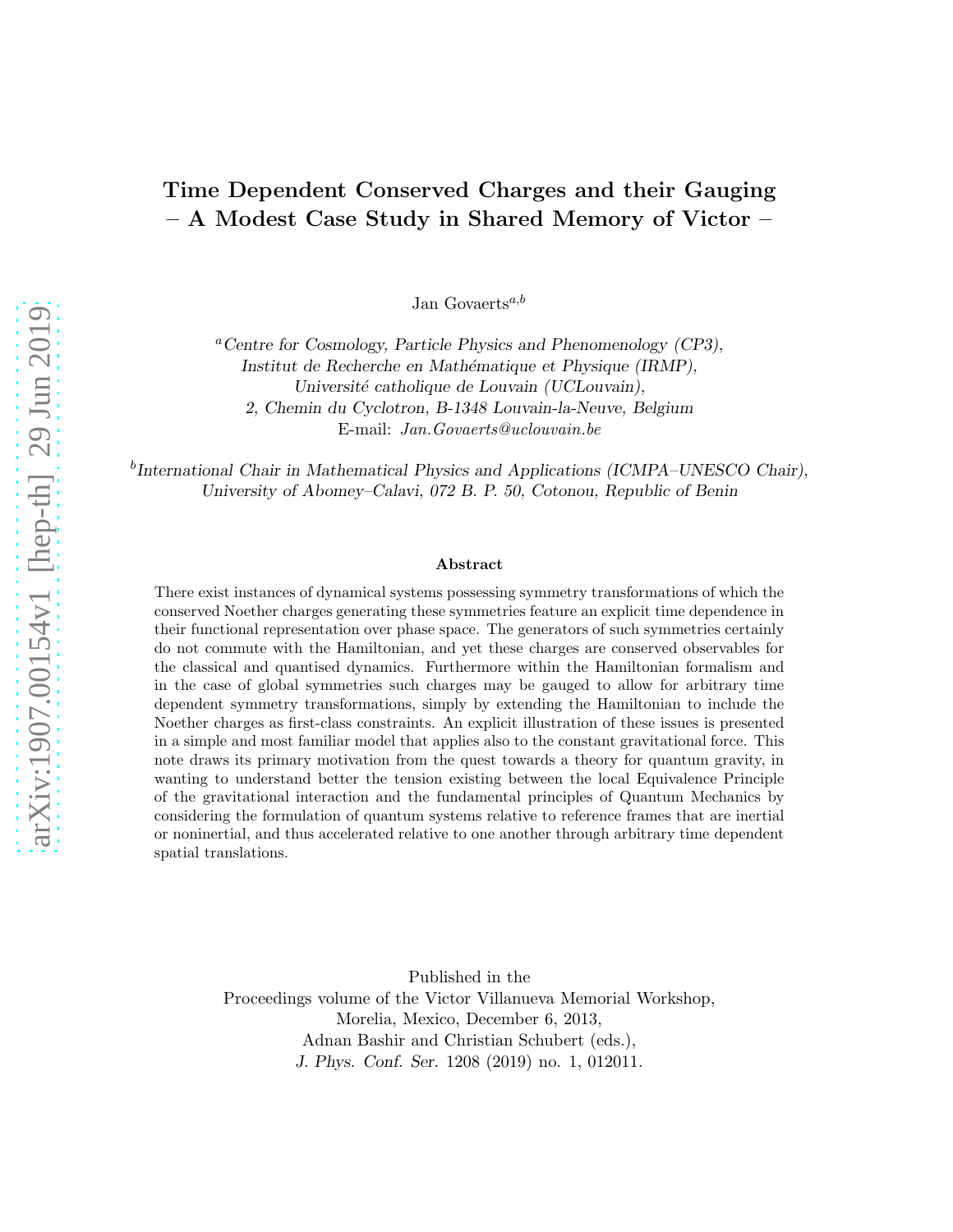## 1 Introduction

Whether for classical or quantum physical systems, it may seem to be a widely held belief that any conserved quantity, say  $\hat{C}$ , related to a symmetry is characterised by an observable which commutes with the Hamiltonian operator,  $[\hat{C}, \hat{H}] = 0$ . However this is not necessarily so, provided of course that the conserved charge possesses an explicit functional time dependence—whether as a function over classical phase space, or as an operator acting on the Hilbert space of quantum states—which is such that in the Heisenberg picture of quantum mechanics its Schrödinger equation of motion reads (or for the corresponding Poisson brackets of the classical dynamics),

$$
i\hbar \frac{d\hat{C}(t)}{dt} = i\hbar \frac{\partial \hat{C}(t)}{\partial t} + \left[ \hat{C}(t), \hat{H}(t) \right] = 0, \quad \text{namely,} \quad \left[ \hat{C}(t), \hat{H}(t) \right] = -i\hbar \frac{\partial \hat{C}(t)}{\partial t}.
$$
 (1)

Even though not widely known, such instances of time dependent conserved quantities arise even for extremely simple and common systems, which are such that the Lagrange function accounting for the system's dynamics is not left invariant under the symmetry transformation associated to the conserved charge but rather, is invariant up to a total time derivative term or surface term of an explicitly time dependent quantity, ensuring thereby the invariance of the system's Euler-Lagrange equations of motion under the symmetry transformation.

Furthermore given the possibility of time<sup>[1](#page-1-0)</sup> dependent conserved charges associated to an ensemble of symmetry transformations, one may also wonder whether it is possible to gauge such symmetries of which not only the parameters would be (space-)time dependent but their generators as well.

The present note explores these issues in the simplest such instance of a time dependent conserved charge, namely that of a system of a nonrelativistic massive particle subjected to a constant external force in some Euclidean space. Indeed Newton's equations of that system are invariant under spatial translations, and yet, the corresponding conserved generator is explicitly time dependent. Physical cases in point are that of the homogeneous gravitational force leading to a constant acceleration  $\vec{g}$ , or of a static and homogeneous electric field<sup>[2](#page-1-1)</sup>.

Incidentally, this author came to the exploration of such simple questions by pondering on the tension that exists between the local Equivalence Principle of General Relativity and the fundamental principles of Quantum Mechanics with the spatially nonlocal characteristics of its dynamics. In particular one may ask how to construct the dynamics of quantum systems in noninertial frames, i.e., accelerated frames, and finally make the quantum dynamics even frame independent, namely invariant under arbitrary space (or space-time) diffeomorphisms, thus in particular beginning by gauging spatial translations in the simplest context possible. That the case of a motion of constant acceleration—as is the case for gravity on the Earth's surface immediately provides the simplest such illustration is rather reassuring.

The present modest note is offered in memory of our colleague and friend, Victor Villanueva. Ever since when he started onwards his scientific path, Victor has remained interested in the fundamental issues bridging between quantum dynamics, symmetries and geometry, and their local realisations through gauge transformations<sup>[\[1,](#page-12-0) [2,](#page-12-1) [3,](#page-12-2) [4,](#page-12-3) [5\]](#page-12-4)</sub>. As the true scientific adventurer</sup> in spirit that he was, I believe that he too would have liked to explore what may well lie hidden beyond the modest starting paths outlined above. Possibly Victor would have been intrigued as much as I am by questions such as those raised above, and then to be considered within the wider context of the open quest for a theory of quantum gravity. The algebraic structures of Hilbert spaces and noncommutative geometries, and their operators and symmetries, may well hold the key to that ultimate goal of fundamental theoretical physics at the frontiers of the XXI<sup>st</sup> century.

<span id="page-1-0"></span><sup>&</sup>lt;sup>1</sup>Or space-time dependent ones in the case of relativistic local field theories.

<span id="page-1-1"></span><sup>2</sup>The dual case of a static and homogeneous magnetic field is also invariant under spatial translations while in that case as well the Lagrange function is invariant under these symmetries only up to a surface term. Spatial translations are then generated by conserved charges that are then space dependent (rather than time dependent). This situation corresponds to the celebrated Landau problem with its Bopp shift operators generating translations in the plane perpendicular to the magnetic field.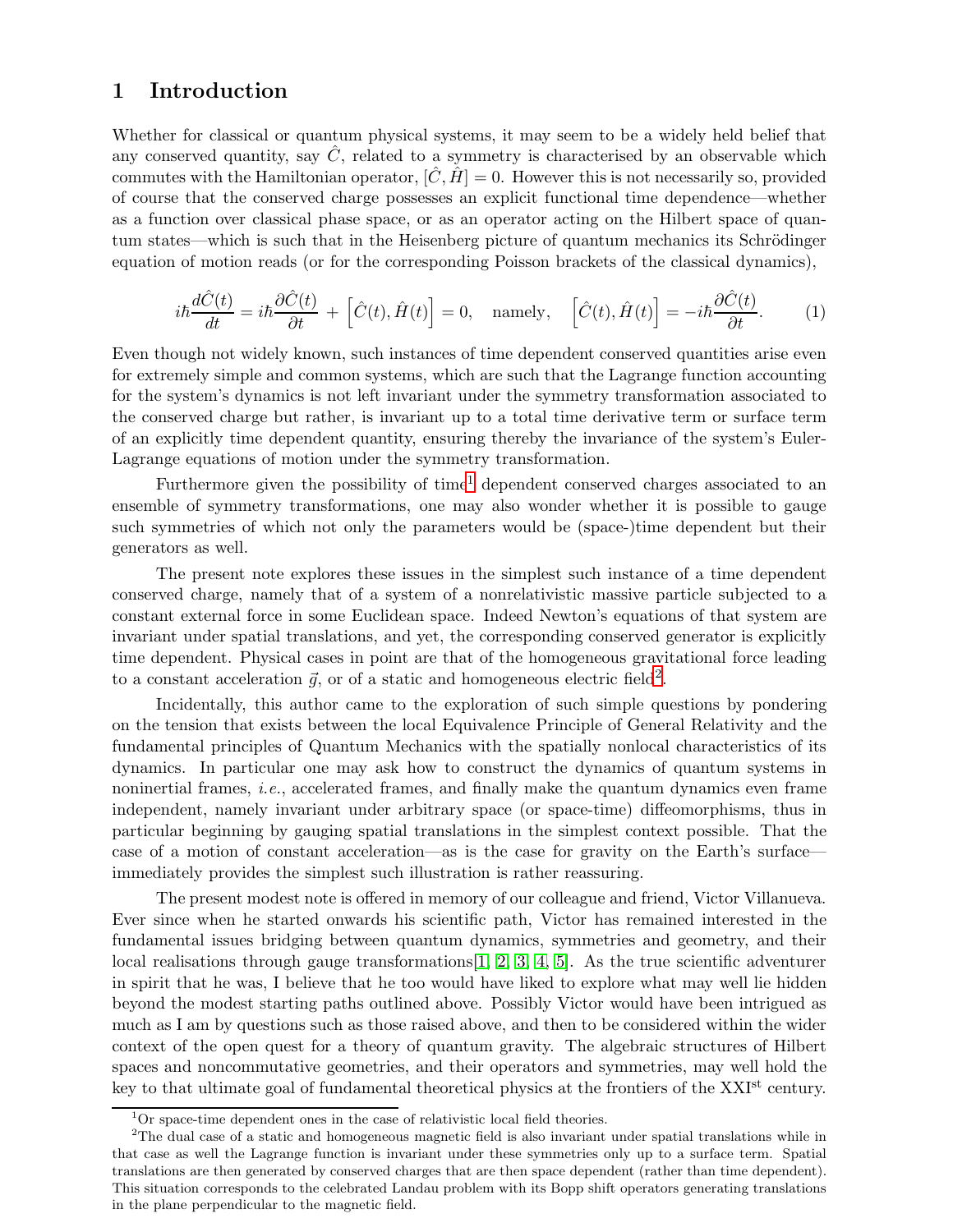## 2 A Classical Little Story

To keep to the simplest nonrelativistic setting conceivable, let us consider a single degree of freedom system of Euclidean coordinate  $x(t) \in \mathbb{R}$  relative to some inertial frame, of mass m, subjected to a constant and static external force  $F$ —henceforth let us assume  $F > 0$ , without loss of generality (by changing the orientation of x if need be)—of which the dynamics is accounted for by the following choice of action, Lagrange function, and potential energy,

<span id="page-2-0"></span>
$$
S_0[x] = \int dt L_0(x(t), \dot{x}(t)), \qquad L_0(x, \dot{x}) = \frac{1}{2}m\dot{x}^2 + xF, \qquad V(x) = -xF. \tag{2}
$$

Equivalently in its Hamiltonian formulation the same dynamics is accounted for by the first-order action and Lagrange function, and Hamiltonian,

$$
S_1[x, p] = \int dt L_1, \qquad L_1 = \dot{x}p - H_0(x, p), \qquad H_0(x, p) = \frac{1}{2m}p^2 + V(x) = \frac{1}{2m}p^2 - xF, \tag{3}
$$

such that  $(x, p) \in \mathbb{R}^2$  are canonically conjugate phase space variables with canonical Poisson bracket,  $\{x, p\} = 1$ , and of course the relation  $p = \partial L_0 / \partial \dot{x} = m\dot{x}$ .

#### 2.1 Classical dynamics

The equations of motion of the system are well known, and read of course, whether in the Lagrangian or Hamiltonian formulations,

$$
m\ddot{x} = F, \qquad \dot{x} = \frac{1}{m}p, \qquad \dot{p} = F. \tag{4}
$$

Given the initial values at  $t = 0$  as integration constants,  $x_0 = x(0), v_0 = \dot{x}(0)$ , and  $p_0 = p(0) = 0$  $mv_0$ , one has for the classical solutions,

$$
x(t) = \frac{1}{2}\frac{F}{m}t^2 + v_0t + x_0, \qquad \dot{x}(t) = \frac{F}{m}t + v_0, \qquad p(t) = Ft + p_0.
$$
 (5)

A direct substitution for the energy of any such solution then finds,

$$
E = H_0(x, p) = \frac{1}{2m}p^2 + V(x) = \frac{1}{2m}p^2(t) - x(t)F = \frac{1}{2m}p_0^2 - x_0F = \frac{1}{2}mv_0^2 - x_0F,
$$
(6)

which is thus a time independent conserved quantity, while the following combination defines an explicitly time dependent observable over phase space and yet a conserved quantity as well,

$$
T(p,t) = p - tF = p(t) - tF = p_0 = T.
$$
\n(7)

Note that by choosing appropriately the values for  $x_0$  and  $p_0$ , there always exists a classical solution however arbitrary the choice for these two conserved quantities in their respective ranges,  $-\infty < E < +\infty$  and  $-\infty < T < +\infty$ . In particular, given any value for  $T \in \mathbb{R}$  there exists a solution for whatever value of the energy,  $E \in \mathbb{R}$ , and vice-versa, given any value for  $E \in \mathbb{R}$  there exists a solution for whatever value of  $T \in \mathbb{R}$ . In other words there exists an infinite number of solutions all sharing a common conserved value for  $T = p_0$  and distinguished only by the value of  $x_0$  and thus of E (like there exists an infinite number of solutions all sharing a common conserved value for E and distinguished only by the couple of values  $(x_0, p_0)$  defined by the specific curved  $p_0^2/(2m) - x_0F = E$ , hence different values for  $T = p_0$ ).

#### 2.2 Symmetries and their conserved charges

The reason for the existence of the two conserved quantities,  $H_0(x, p)$  and  $T(p, t)$ , of course lies in the existence of symmetries for the system, namely transformations of its variables  $t$  and  $x$ such that solutions to the equations of motion are mapped into one another, and therefore such that these transformations leave invariant these equations of motion.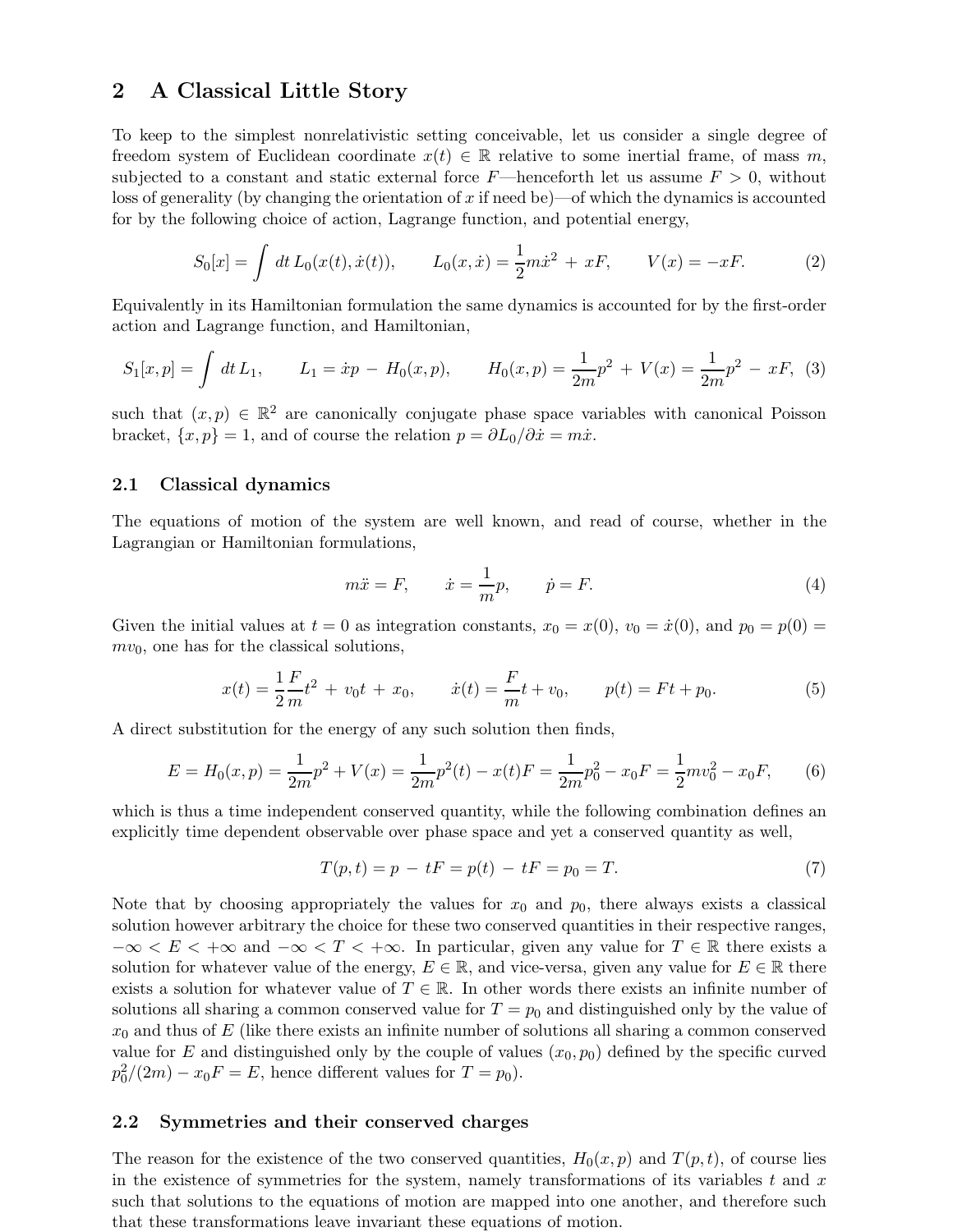Of course the existence of the conserved energy of the system,  $E = H_0(x, p)$ , stems from its invariance under constant translations in time,  $t' = t + t_0$ ,  $x'(t') = x(t)$  and  $p'(t') = p(t)$ , a set of transformations of parameter  $t_0 \in \mathbb{R}$  which leave the Lagrange function,  $L_0(x, \dot{x})$ , invariant, hence also the equations of motion, since the Lagrange function  $L_0(x, \dot{x})$ —hence the Hamiltonian  $H_0(x, p)$  as well, which is the conserved generator of this symmetry—is time independent.

Clearly the time dependent conserved quantity  $T(p, t)$  must owe its existence to the invariance of the system under constant translations in space,

$$
t' = t, \qquad x'(t') = x(t) + \xi, \qquad p'(t') = p(t), \tag{8}
$$

where  $\xi \in \mathbb{R}$  is the spatial translation constant parameter. Indeed, this transformation leaves the Lagrangian equation of motion invariant, whilst in the absence of the external force  $F$  it is well known that the momentum conjugate p, to which  $T(p, t)$  then reduces, is the conserved charge and generator for such transformations. Nevertheless the Lagrange function  $L_0(x, \dot{x})$  is not invariant under such a transformation, since

$$
L_0\left(x'(t'),\frac{dx'(t')}{dt'}\right) = L_0\left(x(t),\frac{dx(t)}{dt}\right) + \xi F = L_0\left(x(t),\frac{dx(t)}{dt}\right) + \frac{d}{dt}\left(\xi tF\right). \tag{9}
$$

However the variation of  $L_0$  under the transformation being a surface term, namely a total time derivative, according to Noether's (first) theorem[\[6\]](#page-12-5) indeed there exists a conserved Noether charge—which is the generator for such transformations for this system—given by, in the Hamiltonian formulation,

$$
T(p,t) = p - tF.
$$
\n<sup>(10)</sup>

But since the quantity of which the total time derivative gives the variation of the Lagrange function is time dependent, the conserved Noether charge associated to spatial translation invariance carries itself an explicit functional time dependence as an observable over phase space. Indeed since  $T(p, t)$  and  $H_0(x, p)$  do not commute in terms of their Poisson bracket in presence of the external force<sup>[3](#page-3-0)</sup>,

$$
\{T(p,t), H_0(x,p)\} = F,\t\t(11)
$$

it is the explicit time dependence of the Noether charge  $T(p, t)$  which ensures its conservation, given its Hamiltonian equation of motion,

$$
\frac{dT(p,t)}{dt} = \frac{\partial T(p,t)}{\partial t} + \{T(p,t), H_0(x,p)\} = -F + F = 0,\tag{12}
$$

while for the Hamiltonian itself one has of course, since it is time independent as a phase space observable,

$$
\frac{dH_0(x,p)}{dt} = \{H_0(x,p), H_0(x,p)\} = 0.
$$
\n(13)

Furthermore, in the same way that the Hamiltonian  $H_0(x, p)$  is the generator of infinitesimal constant time translations given the Hamiltonian equations of motion in phase space,  $\dot{x} = \{x, H_0(x, p)\}\$ and  $\dot{p} = \{p, H_0(x, p)\}\$ , the time dependent conserved charge  $T(p, t)$  is indeed the generator of infinitesimal constant spatial translations since,

$$
\{x, T(p, t)\} = 1, \quad \{p, T(p, t)\} = 0, \quad \delta_{\xi} x = \{x, \xi T(p, t)\} = \xi, \quad \delta_{\xi} p = \{p, \xi T(p, t)\} = 0. \quad (14)
$$

Hence indeed this most simple system possesses two conserved quantities related to its symmetries under constant translations in time and in space, but such that one of these two infinitesimal generators is time dependent (as a function over phase space) which then implies that translations in time and in space do not commute with one another (in presence of the external force  $F$ , which incidentally includes the case of a constant gravitational acceleration). This is a rather intriguing situation when considered now within the quantum context and having in mind in particular the gravitational interaction.

<span id="page-3-0"></span> ${}^{3}$ Incidentally, this nonvanishing Poisson bracket defines for the considered system a classical central extension[\[7\]](#page-12-6) of the abstract algebra of the Galilei group.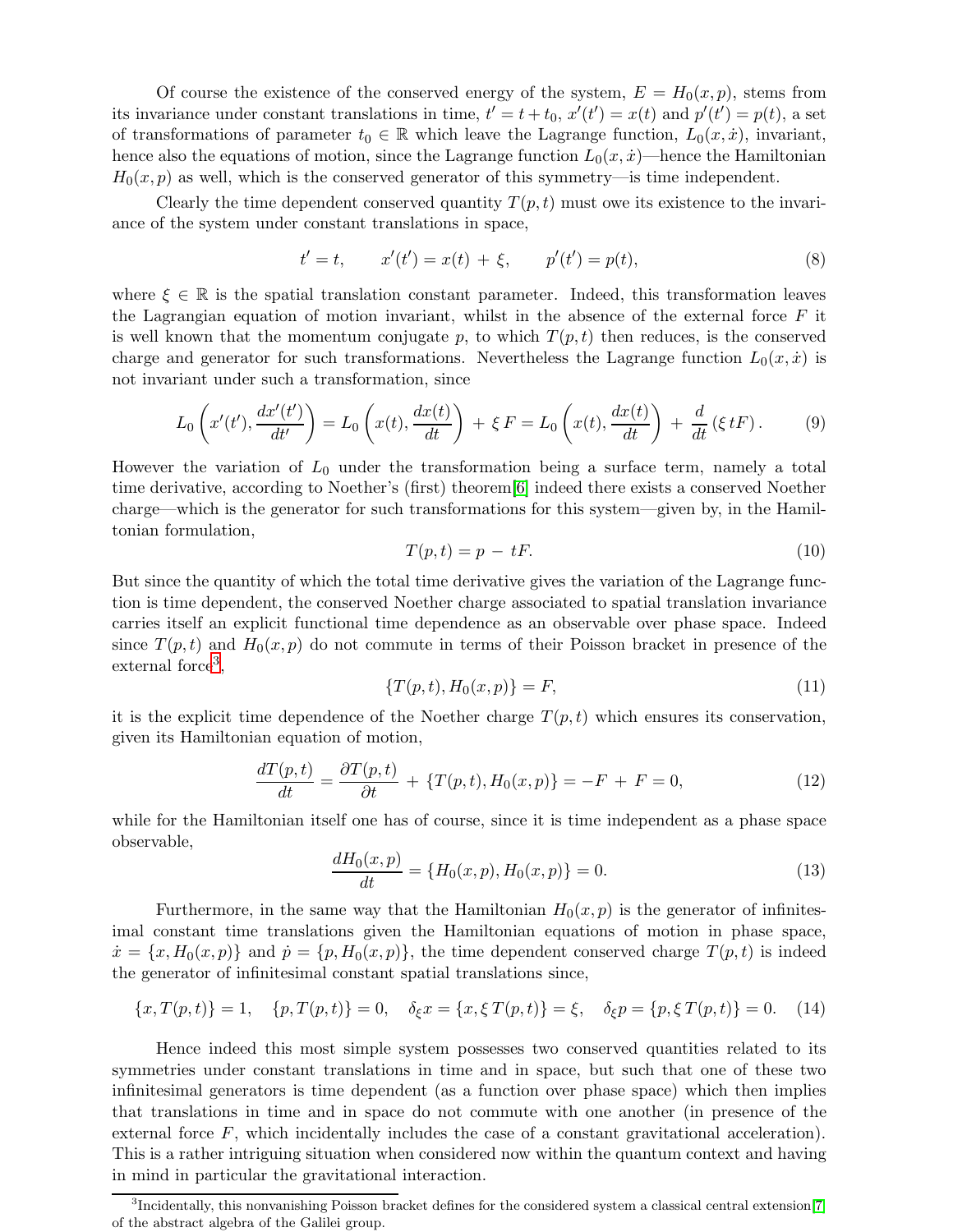## 3 When it becomes a Little Quantum Story

Through the Correspondence Principle[\[6\]](#page-12-5), let us consider the abstract quantisation of the system in operator form at the reference time  $t = 0$ . Given the classical phase space observables and their Poisson brackets, for the corresponding quantum observables at  $t = 0$  we have the correspondence rule,

<span id="page-4-0"></span>
$$
[\hat{x}(0), \hat{p}(0)] = i\hbar \mathbb{I}, \qquad \hat{x}^{\dagger}(0) = \hat{x}(0), \qquad \hat{p}^{\dagger}(0) = \hat{p}(0), \tag{15}
$$

while for the conserved Noether charges,

$$
\hat{H}_0(0) = \hat{H}_0 = \frac{1}{2m}\hat{p}^2(0) - \hat{x}(0)F, \qquad \hat{T}(0) = \hat{p}(0), \qquad \hat{T}(t) = \hat{p}(t) - tF\mathbb{I}, \tag{16}
$$

where in the very last relation  $\hat{T}(t)$  stands for the Noether charge for spatial translations expressed already in the Heisenberg picture of quantum mechanics.

The defining algebra, [\(15\)](#page-4-0), of the quantum system is that of the Heisenberg algebra, of which different representations are well known[\[6\]](#page-12-5). Hereafter we shall make use of its configuration and moment space representations of quantum states. From the outset let us note that we have,

$$
\left[\hat{T}(0),\hat{H}_0\right] = i\hbar F \mathbb{I}, \qquad \left[\hat{T}(t),\hat{H}_0\right] = i\hbar F \mathbb{I}, \tag{17}
$$

an intriguing fact for these two generators for space and time translations, as already pointed out in the context of the system's classical dynamics.

### 3.1 The Quantum Solution in the Heisenberg Picture

In the Heisenberg picture, quantum states remain time independent and are considered at the reference time chosen for quantising the system,  $t = 0$ , while quantum observables, say  $\hat{A}(t)$ , have a dynamics that evolves according to the Schrödinger equation

$$
i\hbar \frac{d\hat{A}(t)}{dt} = i\hbar \frac{\partial \hat{A}(t)}{\partial t} + \left[ \hat{A}(t), \hat{H}_0(t) \right],
$$
\n(18)

where  $\hat{H}_0(t)$  is the Hamiltonian in the Heisenberg picture. In case that  $H_0$  does not possess an explicit time dependence, one has  $\hat{H}_0(t) = \hat{H}_0(0) = \hat{H}_0$ .

As may easily be checked for the present system, the solutions to this equation for the considered observables read,

$$
\begin{aligned}\n\hat{x}(t) &= \frac{1}{2} \frac{F}{m} t^2 \mathbb{I} + \frac{1}{m} \hat{p}(0) t + \hat{x}(0), \qquad \hat{p}(t) = \hat{p}(0) + tF \mathbb{I}, \\
\hat{H}_0(t) &= \frac{1}{2m} \hat{p}^2(0) - \hat{x}(0) F = \hat{H}_0, \qquad \hat{T}(t) = \hat{p}(t) - tF \mathbb{I} = \hat{p}(0) = \hat{T}(0).\n\end{aligned} \tag{19}
$$

Of course because of the linearity of the equations of motion for these observables, these expressions coincide with the expressions for their classical solutions with the initial values being replaced by the relevant quantum operators.

### 3.2 The Quantum Solution in the Schrödinger Picture

In the Schrödinger picture quantum states,  $|\psi(t)\rangle$ , have a dynamics that evolves according to the Schrödinger equation,

$$
i\hbar \frac{d|\psi(t)\rangle}{dt} = \hat{H}_0 |\psi(t)\rangle, \qquad (20)
$$

while quantum observables remain considered at the reference time  $t = 0$ ,  $\hat{x} \equiv \hat{x}(0)$ ,  $\hat{p} \equiv \hat{p}(0)$ ,  $\hat{H}_0 \equiv \hat{H}_0(0)$ , with however the explicit time dependence of the conserved generator for spatial translations being retained,  $\hat{T}(t) = \hat{p} - tF \mathbb{I}$ .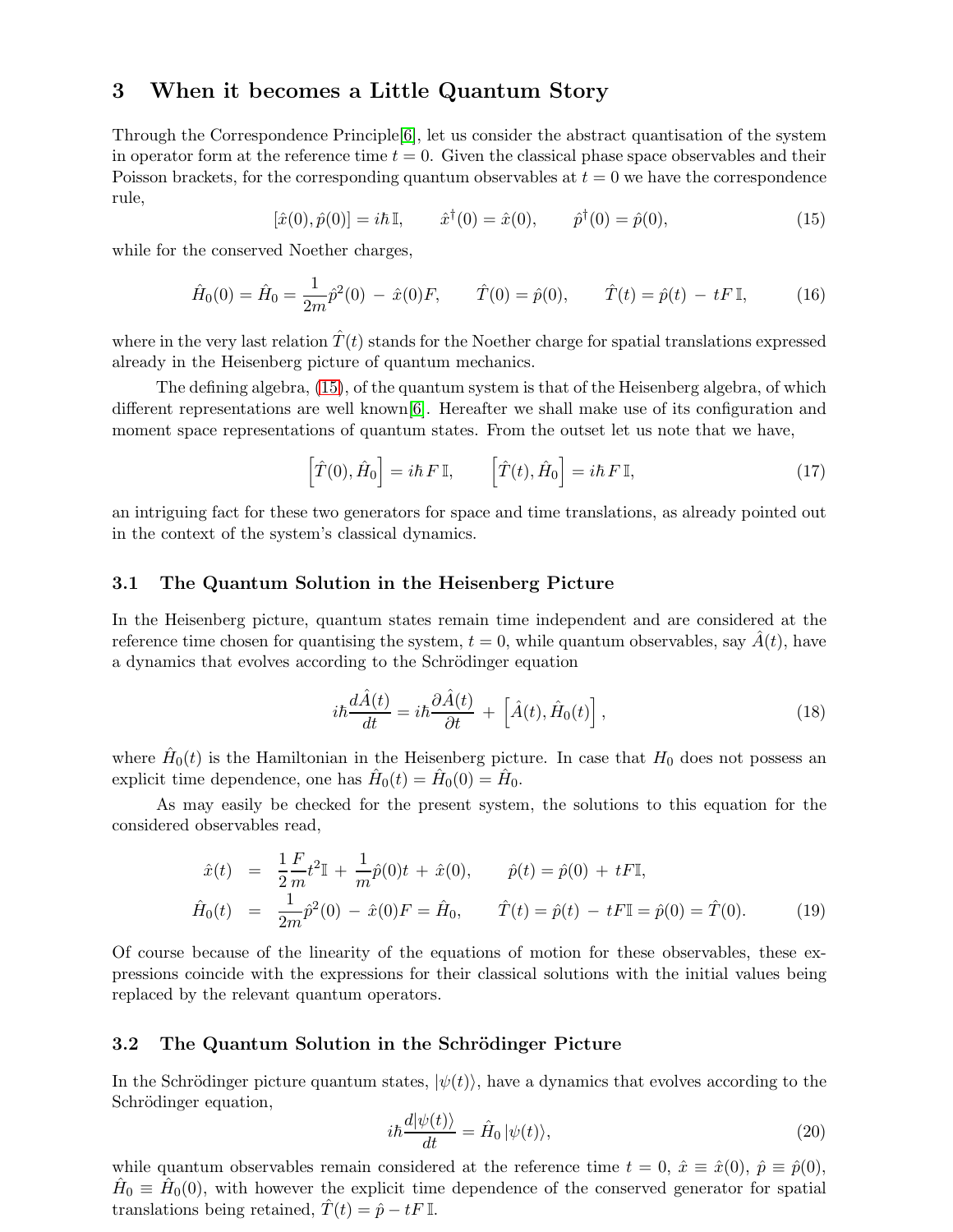Since the conserved charges  $\hat{H}_0$  and  $\hat{T}(t)$  are both hermitian operators, they each possess a real spectrum of eigenvalues of which the eigenstates span the entire Hilbert space of quantum states and provide a set of basis vectors in each case. These spectra being continuous and spanning the entire real line, the normalisation of these eigenstates may be specified<sup>[4](#page-5-0)</sup> through a Dirac  $\delta$ -function in their eigenvalues. Namely,

$$
\hat{H}_0 |E\rangle = E |E\rangle, \qquad \langle E_1 | E_2 \rangle = \delta(E_1 - E_2), \qquad E \in \mathbb{R}, \tag{21}
$$

$$
\hat{T}(t) |T, t\rangle = T |T, t\rangle, \qquad \langle T_1, t | T_2, t\rangle = \delta(T_1 - T_2), \qquad T \in \mathbb{R}.
$$
\n(22)

Corresponding to these eigenspectra, the solution to the Schrödinger equation for the energy eigenstates is of course

$$
|E(t)\rangle = e^{-\frac{i}{\hbar}tE}|E\rangle,
$$
\n(23)

while for the  $\hat{T}(t)$ -eigenstates,  $|T, t\rangle$ , their complete time dependence is still to be restricted and determined from the Schrödinger equation.

As is well known given that the configuration space of the system is simply Euclidean[\[2\]](#page-12-1), in the configuration space representation using the basis of position eigenstates<sup>[5](#page-5-1)</sup>, quantum states are represented through their complex configuration space wave function,  $\psi(x, t) = \langle x | \psi(t) \rangle$ , on which the action of the abstract operators  $\hat{x}$  and  $\hat{p}$  is represented by the functional operators  $x\psi(x,t)$  and  $-i\hbar\partial\psi(x,t)/\partial x$ , respectively. Likewise in the momentum space representation using the basis of momentum eigenstates<sup>[6](#page-5-2)</sup>, and with momentum space wave functions  $\tilde{\psi}(p, t) = \langle p | \psi(t) \rangle$ , the same two operators are represented as  $i\hbar\partial \tilde{\psi}(p, t)/\partial p$  and  $p\tilde{\psi}(p, t)$ , respectively. Furthermore given that  $\langle x|p \rangle = e^{i x p/\hbar} / \sqrt{2\pi \hbar}$ , the two types of wave functions are Fourier transforms of one another,

$$
\psi(x,t) = \int_{-\infty}^{+\infty} \frac{dp}{\sqrt{2\pi\hbar}} e^{\frac{i}{\hbar}xp} \tilde{\psi}(p,t), \qquad \tilde{\psi}(p,t) = \int_{-\infty}^{+\infty} \frac{dx}{\sqrt{2\pi\hbar}} e^{-\frac{i}{\hbar}xp} \psi(x,t). \tag{24}
$$

Consequently, in configuration space the two conserved charge operators are,

$$
\hat{H}_0: \quad -\frac{\hbar^2}{2m}\frac{\partial^2}{\partial x^2} - xF, \qquad \hat{T}(t): \quad -i\hbar\frac{\partial}{\partial x} - tF,\tag{25}
$$

while in momentum space,

$$
\hat{H}_0: \quad \frac{1}{2m}p^2 - i\hbar F \frac{\partial}{\partial p}, \qquad \hat{T}(t): \quad p - tF. \tag{26}
$$

Turning first to the energy eigenvalue problem, and denoting

$$
\psi_E(x,t) = \langle x|E(t)\rangle = e^{-\frac{i}{\hbar}tE} \langle x|E\rangle = e^{-\frac{i}{\hbar}tE} \varphi_E(x),
$$
  

$$
\tilde{\psi}_E(p,t) = \langle p|E(t)\rangle = e^{-\frac{i}{\hbar}tE} \langle p|E\rangle = e^{-\frac{i}{\hbar}tE} \tilde{\varphi}_E(p),
$$
\n(27)

the stationary Schrödinger equation becomes,

$$
\left(-\frac{\hbar^2}{2m}\frac{\partial^2}{\partial x^2} - xF\right)\varphi_E(x) = E\,\varphi_E(x), \qquad \left(\frac{1}{2m}p^2 - i\hbar\,F\frac{\partial}{\partial p}\right)\tilde{\varphi}_E(p) = E\,\tilde{\varphi}_E(p). \tag{28}
$$

Clearly this equation is easier to solve in momentum space. By normalising it as indicated above and with a trivial choice of phase factor for  $\tilde{\varphi}_E(p=0)$ , one finds

$$
\tilde{\varphi}_E(p) = \frac{1}{\sqrt{2\pi\hbar F}} e^{\frac{i}{\hbar} \left( p \frac{E}{F} - \frac{1}{6m} \frac{p^3}{F} \right)}, \qquad E \in \mathbb{R}.
$$
\n(29)

<sup>&</sup>lt;sup>4</sup>This choice of normalisation still leaves free to specify an overall constant phase factor for each eigenstate.

<span id="page-5-0"></span><sup>&</sup>lt;sup>5</sup>Which is such that  $\hat{x}|x\rangle = x|x\rangle$  with  $\langle x|x'\rangle = \delta(x-x')$ , and thus  $\int_{-\infty}^{+\infty} dx |x\rangle\langle x| = \mathbb{I}$ .

<span id="page-5-2"></span><span id="page-5-1"></span><sup>&</sup>lt;sup>6</sup>Which is such that  $\hat{p}|p\rangle = p |p\rangle$  with  $\langle p|p'\rangle = \delta(p-p')$ , and thus  $\int_{-\infty}^{+\infty} dp |p\rangle\langle p| = \mathbb{I}$ .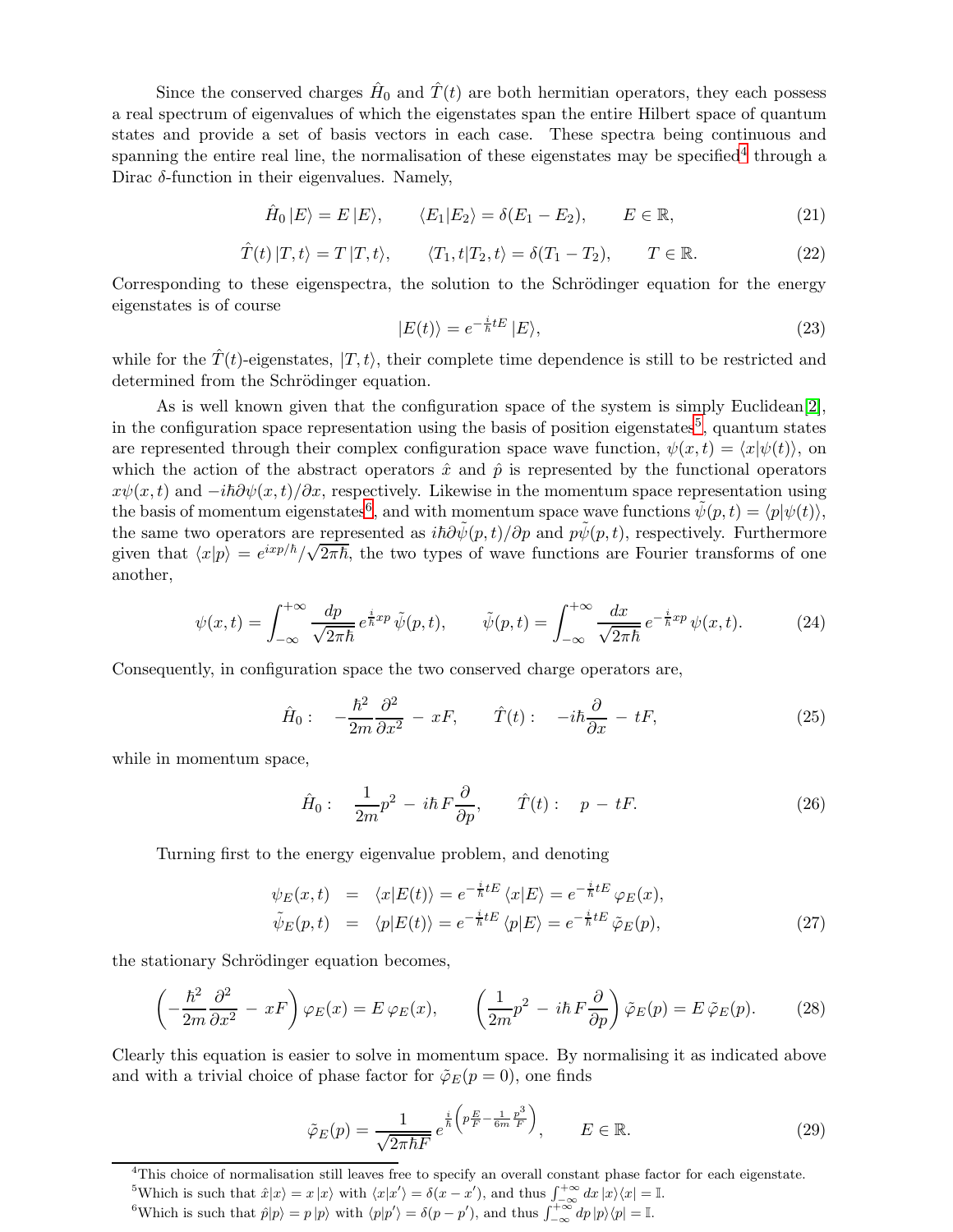Given the following representation of the Airy function of the first kind [\[8\]](#page-12-7),

$$
Ai(x) = \frac{1}{\pi} \int_0^\infty dt \cos\left(\frac{1}{3}t^3 + xt\right),\tag{30}
$$

then the normalised solution in configuration space reads, as is well known,

$$
\varphi_E(x) = \frac{1}{\sqrt{F}} \left(\frac{2mF}{\hbar^2}\right)^{1/3} \text{Ai}\left(-\left(\frac{2mF}{\hbar^2}\right)^{1/3} \left(x + \frac{E}{F}\right)\right), \qquad E \in \mathbb{R},\tag{31}
$$

with its oscillatory behaviour when  $x \geq -E/F$  namely when  $V(x) = -xF \leq E$ , and its exponentially decreasing behaviour in the classically forbidden region where  $V(x) > E$ .

Considering now the eigenvalue problem for the spatial translation operator  $\hat{T}(t)$ ,

$$
\left(-i\hbar\frac{\partial}{\partial x} - tF\right)\psi_T(x,t) = T\,\psi_T(x,t), \qquad (p - tF)\,\tilde{\psi}_T(p,t) = T\,\tilde{\psi}_T(p,t), \tag{32}
$$

of which the solution is again easier in momentum space,

$$
\tilde{\psi}_T(p,t) = \delta(p - tF - T)\tilde{\chi}_T(t)
$$
\n(33)

with  $\tilde{\chi}_T(t)$  some time dependent function still to be determined by imposing now the Schrödinger equation for these quantum states as well as their normalisation as specified above. Given the choice of a trivial phase factor at  $p = 0$ , one then finds,

$$
\tilde{\psi}_T(p,t) = \delta(p - tF - T) e^{-\frac{i}{\hbar} \frac{t}{2m}(T^2 + tFT + \frac{1}{3}t^2F^2)}.
$$
\n(34)

Consequently in configuration space  $\hat{T}(t)$ -eigenstates are given by,

$$
\psi_T(x,t) = \frac{1}{\sqrt{2\pi\hbar}} e^{\frac{i}{\hbar}x(T+tF) - \frac{i}{\hbar}\frac{t}{2m}(T^2+tFT + \frac{1}{3}t^2F^2)},
$$
\n(35)

which thus provide another basis for the space of solutions to the time dependent Schrödinger equation, in addition to that of the energy eigenstates,  $\psi_E(x,t) = \varphi_E(x)e^{-i\tilde{t}E/\hbar}$ .

#### 3.3 Playing around in the Quantum World

First let us consider how the time dependent Noether charge for spatial translations acts on quantum states. Note that given the above solution for  $\hat{T}(t)$ -eigenstates, one readily finds,

<span id="page-6-0"></span>
$$
\psi_T(x+\xi,t) = e^{\frac{i}{\hbar}\xi(T+tF)}\,\psi_T(x,t), \quad \text{namely,} \quad \langle x+\xi|T,t\rangle = e^{\frac{i}{\hbar}\xi(T+tF)}\,\langle x|T,t\rangle,\tag{36}
$$

while on the other hand obviously one also has,

$$
\langle x|e^{\frac{i}{\hbar}\xi\hat{T}(t)}|T,t\rangle = e^{\frac{i}{\hbar}\xi T}\langle x|T,t\rangle.
$$
\n(37)

Comparing these two identities, one is led to conclude that the action of the generator of spatial translations on position eigenstates is such that

$$
e^{-\frac{i}{\hbar}\xi\hat{T}(t)}\left|x\right\rangle = e^{\frac{i}{\hbar}\xi tF}\left|x+\xi\right\rangle. \tag{38}
$$

This conclusion may indeed be confirmed based on the completeness relation for the identity operator in terms of the  $\hat{T}(t)$ -eigenstates and the observation in [\(36\)](#page-6-0),

$$
e^{-\frac{i}{\hbar}\xi\hat{T}(t)}|x\rangle = \int_{-\infty}^{+\infty} dT |T,t\rangle \langle T,t| e^{-\frac{i}{\hbar}\xi\hat{T}(t)} |x\rangle = \int_{-\infty}^{+\infty} dT e^{-\frac{i}{\hbar}\xi T} |T,t\rangle \langle T,t|x\rangle
$$
  
= 
$$
\int_{-\infty}^{\infty} dT |T,t\rangle e^{\frac{i}{\hbar}\xi tF} \langle T,t|x+\xi\rangle = e^{\frac{i}{\hbar}\xi tF} |x+\xi\rangle.
$$
 (39)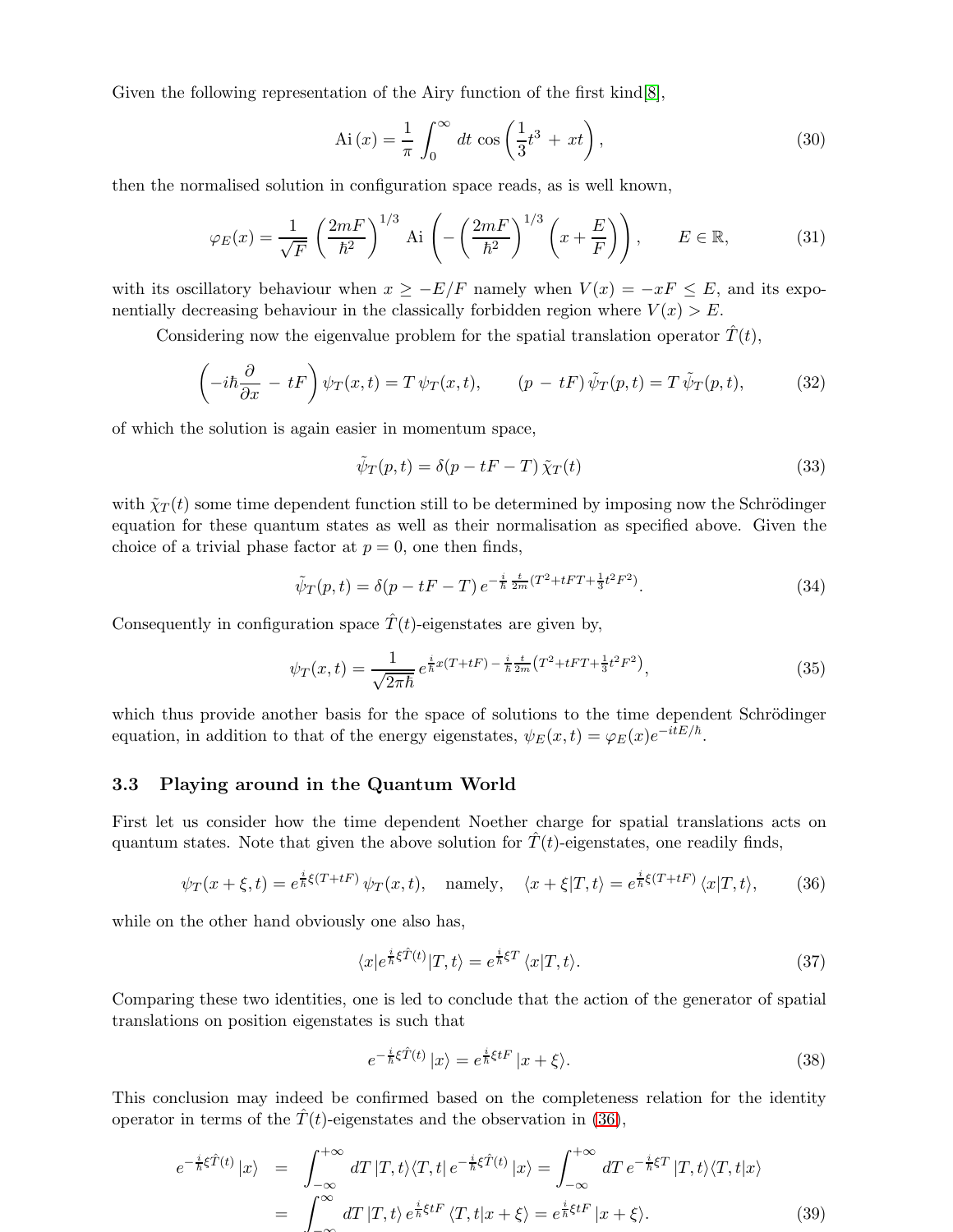Hence even though time dependent the operator  $\hat{T}(t)$  is indeed the generator of constant translations in space. However since it does not commute with the Hamiltonian which itself translates quantum states in time, as  $T(t)$  translates a position eigenstate in space it also changes its phase by a time dependent phase factor, as ought to be the case because of the non vanishing commutator of  $\hat{T}(t)$  and  $\hat{H}_0$ . On the other hand the spatial translation operator leaves invariant the momentum eigenstates up to a change in their phase factor as is the case when  $F = 0$ , but which includes now once again a time dependent phase factor as well,

$$
e^{-\frac{i}{\hbar}\xi\hat{T}(t)}\left|p\right\rangle = e^{-\frac{i}{\hbar}\xi(p-tF)}\left|p\right\rangle. \tag{40}
$$

In addition, in spite of its time dependence this Noether generator is indeed conserved as it ought to be, as shown for instance through the following identities,

$$
\hat{T}(t) |T, t\rangle = T |T, t\rangle, \quad e^{-\frac{i}{\hbar}\xi\hat{T}(t)} |T, t\rangle = e^{-\frac{i}{\hbar}\xi T} |T, t\rangle, \quad \langle T_1, t|\hat{T}(t)|T_2, t\rangle = T_1 \delta(T_1 - T_2). \tag{41}
$$

Thus  $\hat{T}(t)$  is truly the conserved Noether charge for spatial translation invariance of the quantum system, and yet, it does not commute with its Hamiltonian which is the conserved Noether charge for its time translation invariance.

Given the two bases of eigenstates of this system related to its symmetries, it is also possible to look at this quantum world from complementary perspectives. Because of the completeness relations for the identity operator in any of these bases, any quantum state solving the Schrödinger equation may be represented in the energy eigenstate basis<sup>[7](#page-7-0)</sup> as follows,

$$
|\psi(t)\rangle = \int_{-\infty}^{+\infty} dE |E(t)\rangle C_{\psi}^{E}(E, t), \qquad C_{\psi}^{E}(E, t) = \langle E(t) | \psi(t) \rangle = e^{\frac{i}{\hbar}tE} \langle E | \psi(t) \rangle, \tag{42}
$$

or in the spatial translation eigenstate basis as follows,

$$
|\psi(t)\rangle = \int_{-\infty}^{+\infty} dT |T, t\rangle C_{\psi}^{T}(T, t), \qquad C_{\psi}^{T}(T, t) = \langle T, t | \psi(t) \rangle.
$$
 (43)

In particular it is of interest to consider the distribution of energy eigenstates that builds up any specific spatial translation eigenstate (or vice-versa). The probability amplitude for this distribution is given by the matrix elements  $C_T^E(E,t) = \langle E(t) | T, t \rangle = e^{itE/\hbar} \langle E|T, t \rangle$  which determine the change of basis in Hilbert space, with

$$
\langle E|T,t\rangle = \frac{1}{\sqrt{2\pi\hbar F}} e^{-\frac{i}{\hbar}\frac{t}{2m}(T^2 + tFT + \frac{1}{3}t^2F^2) - \frac{i}{\hbar}\frac{E}{F}(T + tF) + \frac{i}{\hbar}\frac{1}{6mF}(T + tF)^3} = \frac{1}{\sqrt{2\pi\hbar F}} e^{\frac{i}{\hbar}\left(\frac{T^3}{6mF} - \frac{E}{F}(T + tF)\right)}.
$$
\n(44)

Note that since these expressions reduce to pure phase factors, it follows that each of all the possible energy eigenstates contributes with an equal weight to any of the  $T(t)$ -eigenstates (and vice-versa), since indeed,

$$
|C_T^E(E,t)|^2 = |\langle E|T,t\rangle|^2 = \frac{1}{2\pi\hbar F}.
$$
\n(45)

This observation is the quantum analogue of the remark made earlier regarding classical solutions, which are such that given any prescribed value for  $T$  there exists a single solution for whatever value of the energy, E. In addition this conclusion also shows that the quantum states that are eigenstates of spatial translations cannot be energy eigenstates at the same time since the generators for space and time translations do not commute, while any such state results from a superposition of all possible energy eigenstates with an equally distributed probability but a specific distribution of time and energy dependent phase factors. In particular there exists a quantum state truly invariant under all spatial translations, with eigenvalue  $T = 0$ , thus resulting from a specific superposition of all energy eigenstates. Clearly this is an invitation to explore the possibility of gauging the spatial symmetry for arbitrary time dependent spatial translations, even though the corresponding conserved Noether charge is time dependent.

<span id="page-7-0"></span><sup>&</sup>lt;sup>7</sup>Note that since  $|E(t)\rangle = |E\rangle e^{-itE/\hbar}$  while  $\langle E(t)|\psi(t)\rangle = \langle E(t=0)|\psi(t=0)\rangle = \langle E|\psi(0)\rangle$ , the present decomposition coincides with the usual expression for it.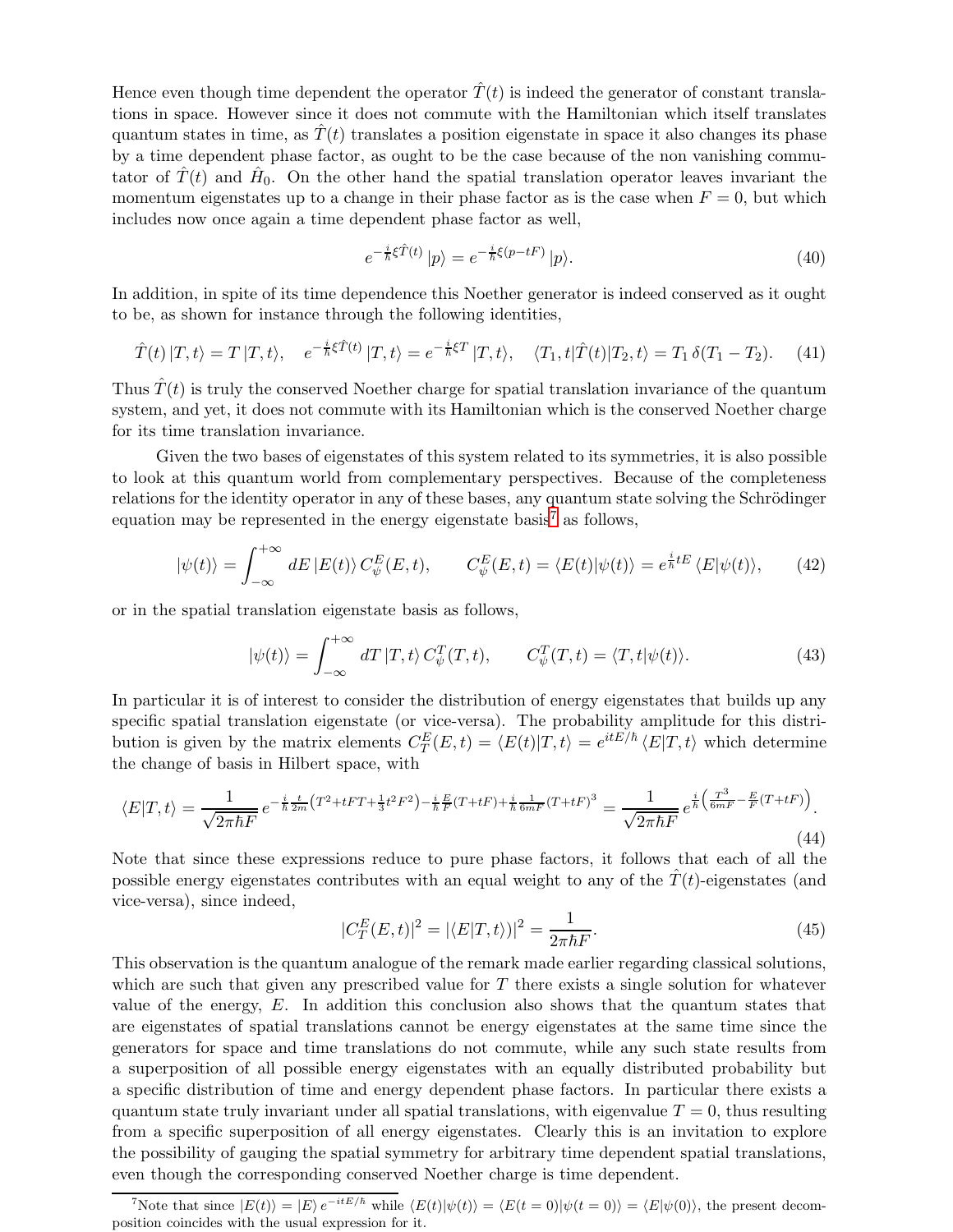### 4 Gauging the Story

Within the classical formulation, since  $T(p,t) = p - tF$  is the generator for spatial translations, gauging that symmetry should be feasible simply by adding to the Hamiltonian of the system an extra term involving a Lagrange multiplier enforcing now the corresponding constraint over phase space, namely  $T(t) = 0$ . Hence let us consider now the following Hamiltonian first-order action,

$$
S_2 = \int dt L_2, \qquad L_2 = \dot{x}p - H_2 = \dot{x}p - H_0(x, p) - \lambda(t)(p - tF) \tag{46}
$$

with  $H_2 = H_0 + \lambda(t)T(p,t) = \frac{1}{2m}p^2 - xF + \lambda(t)(p - tF)$ , and where  $\lambda(t) \in \mathbb{R}$  is an arbitrary time dependent Lagrange multiplier for the first-class constraint [\[6\]](#page-12-5)  $T(t) = 0$ . Note that the Hamiltonian of the system,  $H_2(x, p, t)$ , is thus now explicitly time dependent.

Whether for infinitesimal time dependent spatial translations  $\xi(t)$  generated by the constraint,

$$
\delta_{\xi}\lambda(t) = \dot{\xi}(t), \qquad \delta_{\xi}x(t) = \{x, \xi(t)T(p, t)\} = \xi(t), \qquad \delta_{\xi}p(t) = \{p, \xi(t)T(p, t)\} = 0,\tag{47}
$$

or for finite ones,

$$
\lambda'(t) = \lambda(t) + \dot{\xi}(t), \qquad x'(t) = x(t) + \xi(t), \qquad p'(t) = p(t), \tag{48}
$$

it may readily be checked that the Hamiltonian first-order Lagrange function transforms only by a surface term,

$$
L_2' = L_2 + \frac{d}{dt} (\xi(t)t) \,. \tag{49}
$$

Hence indeed the symmetry under spatial translations has been gauged consistently, even though the corresponding conserved generator is time dependent.

The equations of motion stemming from the above action now read,

$$
\dot{x} = \{x, H_2\} = \frac{1}{m}p + \lambda, \qquad \dot{p} = \{p, H_2\} = F, \qquad p - tF = 0.
$$
 (50)

Any solution is still such that  $\dot{p}(t) = F$  while however, its acceleration is now totally arbitrary since specified by the arbitrary Lagrange multiplier,  $\ddot{x}(t) = F/m + \dot{\lambda}(t)$ , with the following time dependencies,

$$
x(t) = x_0 + \frac{1}{2}\frac{F}{m}t^2 + \int_0^t dt' \lambda(t'), \qquad p(t) = t.
$$
 (51)

Note that compared to the classical solutions when the symmetry is not gauged, only one integration constant now is required,  $x_0 = x(0)$ , while that for  $p(t)$  is restricted by the first-class constraint,  $p(0) = p_0 = 0$ , since indeed  $T(p,t) = p_0 = 0$ . Furthermore the contribution in  $p_0$ to  $x(t)$  is now replaced by that which involves the Lagrange multiplier which itself is not gauge invariant, showing that  $x(t)$  is not gauge invariant either.

This observation raises the question of what are the genuine physical, or gauge invariant degrees of freedom of the system. Clearly the conjugate momentum,  $p(t)$ , is physical, but neither are  $x(t)$  and  $H_0(x, p)$  (with in particular under a gauge transformation,  $H'_0 = H_0 - \xi(t)F$ ) since,

$$
\{p, T(p, t)\} = 0, \qquad \{x, T(p, t)\} = 1, \qquad \{H_0(x, p), T(p, t)\} = -F. \tag{52}
$$

Consequently besides  $p$ , the following second quantity is obviously also gauge invariant<sup>[8](#page-8-0)</sup>,

$$
X(x,p) = x + \frac{1}{F}H_0(x,p) = \frac{1}{2mF}p^2, \qquad X(t) = \frac{1}{2m}Ft^2,
$$
\n(53)

of which the classical solution is indeed independent of the Lagrange multiplier as it should, since the Lagrange multiplier parametrises the freedom afforded in the choice of degrees of freedom

<span id="page-8-0"></span><sup>&</sup>lt;sup>8</sup>Note that these two gauge invariant observables commute,  $\{X(x,p),p\}=0$ , and are in fact not independent.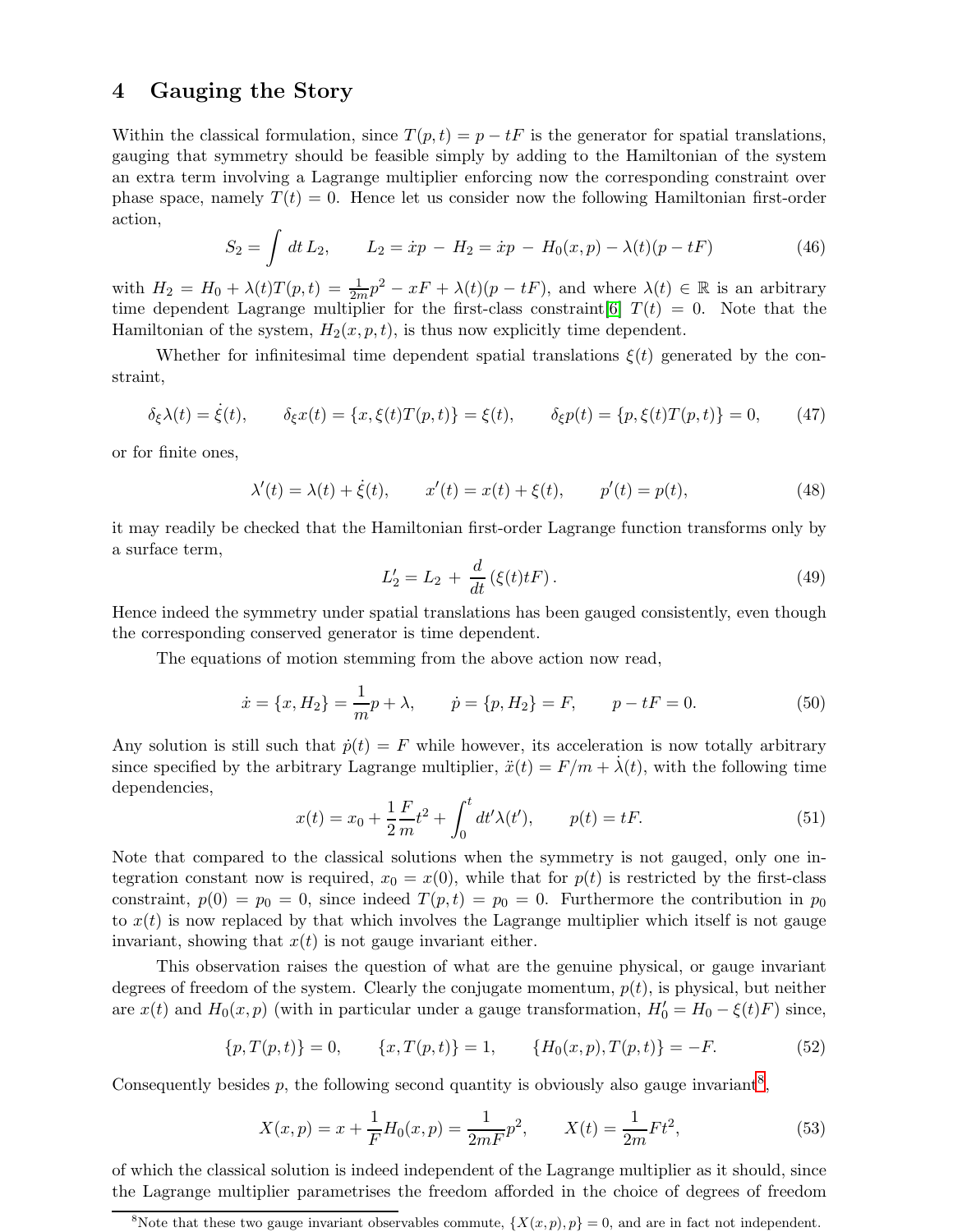for the system because of its gauge symmetry  $[6]$ . However the classical solution for this gauge invariant observable is not time independent, since it does not commute with the Hamiltonians  $H_0$  and  $H_2$  of the system,

$$
\{X, H_0\} = \frac{1}{m}p = \{X, H_2\} = \dot{X}.
$$
\n(54)

In particular, using the above Hamiltonian equation of motion for  $\dot{x}$ , it is possible to reduce the conjugate momentum, p, and obtain a Lagrangian action for the gauge system,

$$
S_3[x,\lambda] = \int dt L_3(x,\dot{x},\lambda,t), \qquad L_3(x,\dot{x},\lambda,t) = \frac{1}{2}m(\dot{x}-\lambda)^2 + xF + tF\lambda.
$$
 (55)

It may readily be checked once again that under any gauge transformation,  $t' = t$ ,  $x'(t') = x(t) +$  $\xi(t)$  and  $\lambda(t') = \lambda(t) + \dot{\xi}(t)$ , the Lagrange function  $L_3$  transforms only by a total time derivative as it should. Note that this Lagrangian formulation of the gauge invariant system now involves an explicitly time dependent Lagrange function even when considering the Lagrange multiplier as a degree of freedom of the dynamics. Finally let us remark that given any possible configuration  $x(t)$  of the system, because of the gauged symmetry under spatial translations it is always possible to gauge that configuration away to  $x'(t) = 0$  by applying the gauge transformation with time dependent parameter  $\xi(t) = -x(t)$ . Thus any classical solution to the dynamics of the gauged system is gauge equivalent to the configuration with  $x(t) = 0$ ,  $p(t) = tF$ , hence with the following values for the gauge invariant observables, namely  $T(p, t) = 0$  as it should while  $X(t) = Ft^2/(2m)$ .

Turning now to the quantum version of the gauged system, since according to Dirac's quantisation of constrained systems physical, *i.e.*, gauge invariant states are required  $[6]$  to be null vectors of the gauge generator  $T(t)$ , thus with vanishing eigenvalue,  $T = 0$ , in the present instance the physical subspace of Hilbert space reduces to the one-dimensional space spanned by the  $T(t)$ -eigenstate with eigenvalue  $T = 0$ , whose wave function in configuration space is,

$$
\psi_{T=0}(x,t) = \frac{1}{\sqrt{2\pi\hbar}} e^{-\frac{i}{\hbar}t \left(\frac{F^2 t^2}{6m} - xF\right)}.
$$
\n(56)

Note that the spatial probability distribution of this state is position independent (and identical to that of the ordinary plane wave solution of the free massive particle),

$$
|\psi_{T=0}(x,t)|^2 = \frac{1}{2\pi\hbar},\tag{57}
$$

as is certainly necessary for a state which is to be invariant under arbitrary spatial translations. We already know that this physical state results from an equally weighted superposition of all possible energy eigenstates with a specific distribution of time dependent phase factors, since,

$$
\langle E|T=0,t\rangle = \frac{1}{\sqrt{2\pi\hbar F}} e^{-\frac{i}{\hbar}tE}, \qquad \langle E(t)|T=0,t\rangle = \frac{1}{\sqrt{2\pi\hbar F}}.\tag{58}
$$

It is remarkable that this result is expressed in such a simple form.

## 5 An Invitation as Conclusion

On first thought it may seem curious that there could exist time dependent conserved quantities. As this note has shown, this is indeed possible and physically consistent, and arises even in the simplest example of a nontrivial integrable one degree of freedom system which is that of a nonrelativistic massive particle subjected to a constant external force, which includes the case of a constant gravitational acceleration. Time dependent conserved charges are possible but cannot then commute with the Hamiltonian which itself is the time evolution generator. The linearised explicit time dependence of such Noether charges must then coincide with their commutator or Poisson bracket with the Hamiltonian. In the case of the system that has been considered this leads to the situation that translations in time and in space thus do not commute, a tantalising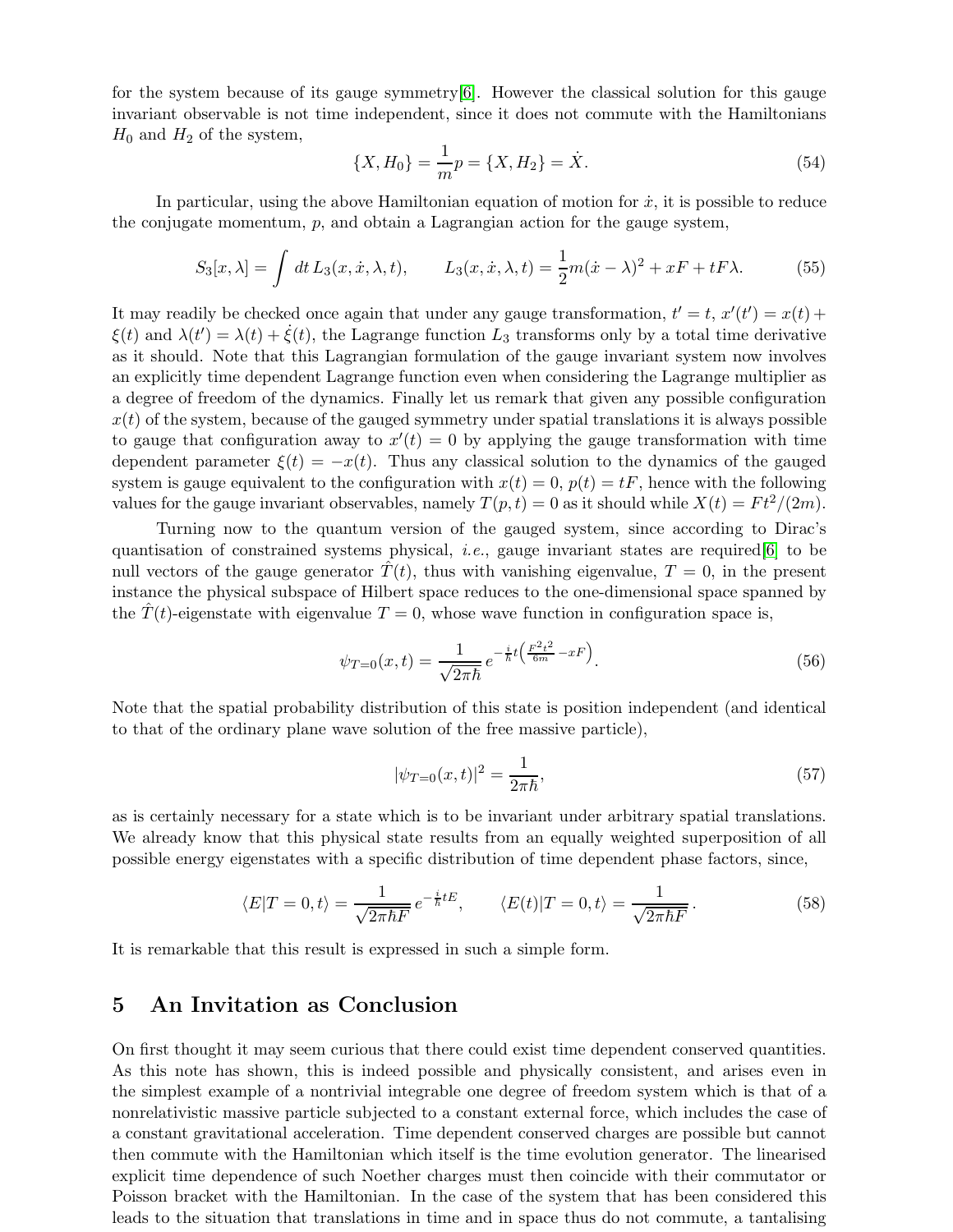observation in a gravitational context for which a quantum theory is expected to have to involve some form of a noncommutative geometry in space(-time).

Furthermore, even though such time dependent conserved charges are generators for time independent symmetry transformations, such symmetries may be gauged as well and extended to arbitrary time dependent symmetry transformations. For the simple example having been considered, this note showed such a gauging to be possible and consistent as well, simply by extending the Hamiltonian formulation in the usual way by adding to the Hamiltonian, in terms of a set of Lagrange multipliers, a linear combination of the time dependent gauge generators now considered as first-class constraints. Since these constraints do not commute with the Hamiltonian, gauge invariant physical states do not possess a definite energy value, but rather result from specific superpositions of states of definite energy. In a gravitational context this observation could indicate that it may be misleading to think in terms of configurations and quantum states of well defined energy. In the case of the considered example, its symmetry under spatial translations has been gauged also because gauge invariance under arbitrary space-time diffeomorphisms is a local symmetry which is central to the relativistic theory of gravity which is General Relativity.

As a matter of fact, the Little Story of this note remains to be completed in a number of different ways, whose complementary approaches would lead to quantum stories that should need to be compared and eventually be made physically equivalent. I dare to imagine that Victor would have liked to explore such paths as well. This is the reason they are offered here as an invitation to further adventures into the quantum world of the gravitational interaction.

Given a configuration space, it quite obvious that actions which differ only by a surface term, or a total time derivative in a point particle context, lead to identical equations of motion. Thus by integrating by parts the external force contribution to the action  $S_0$  in [\(2\)](#page-2-0), an alternative formulation of the dynamics of the same system is provided by the following action, of which the Lagrange function now displays an explicit time dependence for the velocity coupling to the constant external force,

$$
S_4[x] = \int dt L_4(x, \dot{x}, t), \qquad L_4(x, \dot{x}, t) = \frac{1}{2}m\dot{x}^2 - t\,\dot{x}F. \tag{59}
$$

The explicit time dependency of the Lagrange function  $L_4$  implies that the Hamiltonian of the system in this alternative formulation is now also explicitly time dependent and thus not conserved for solutions to the classical equations of motion. And yet, these equations of motion remain certainly invariant under constant translations both in time and in space. Indeed under constant spatial translations the above action is this time invariant, while rather now it is not invariant under constant time translations but yet transforms still only by a total time derivative. Consequently, there exist conserved Noether charges which generate both classes of symmetry transformations. However in the case of the present action,  $S_4$ , the generator for spatial translations is now time independent and coincides with the (new) momentum conjugate to the coordinate  $x$  which has an expression in terms of  $\dot{x}$  different from that which derives from the Lagrange function  $L_0$ , while the conserved charge which generates time translations and defines the conserved energy of the system is now explicitly time dependent as a function over the canonical phase space that derives from the action  $S<sub>4</sub>$ . Finally, once again the two generators for the symmetries of the system under translations in space and in time do not commute with one another.

Clearly it would be of interest to apply to the choice of action  $S_4$  an analysis totally similar to that of the present note, and compare results obtained in each approach at every stage of the discussion. In particular, it would be quite interesting to compare the gauging of the symmetry under spatial translations and the resulting quantum physical state.

Beyond constant translations in space, the dynamics of the model having been considered is also invariant under Galilei boosts, namely spatial translations which besides constant translations, include also transformations that are linear in time and correspond to transformations between inertial frames in relative motion at constant velocity. Whether in the case of the action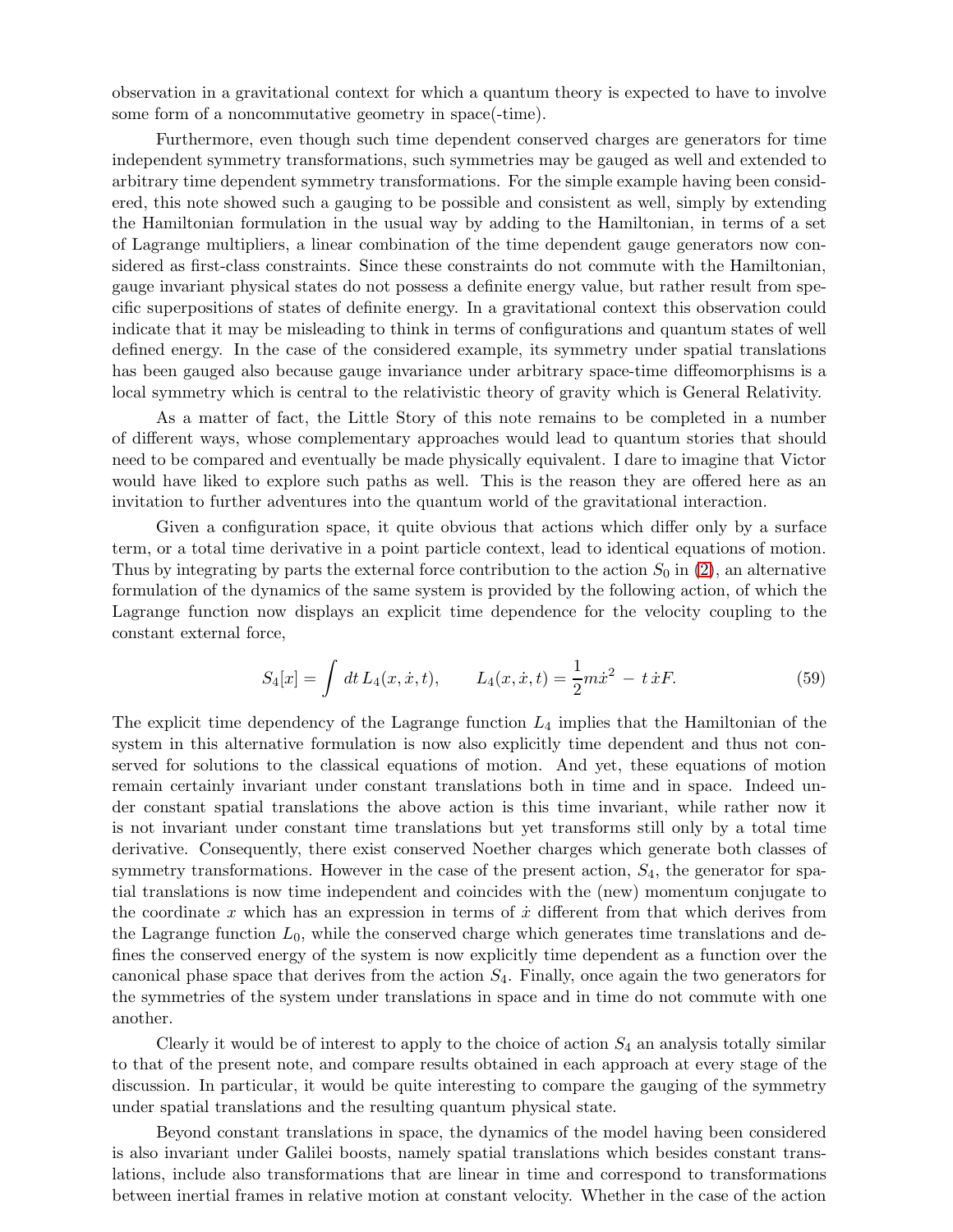$S_0$  or  $S_4$ , an analysis along the lines of the present note may also be developed<sup>[9](#page-11-0)</sup>, with in particular the gauging of these symmetry transformations, since once again the action is invariant under Galilei boosts only up to a total time derivative of a quantity which is explicitly time dependent. Since gauging these symmetries amounts to requiring that physical configurations are invariant under spatial translations of arbitrary time dependency, it is to be expected that the resulting quantum physical state ought to coincide in all such analyses.

As mentioned in the Introduction, yet another possible topic of study could be how, given any of the actions  $S_0$  or  $S_4$ , one has to formulate the same quantum dynamics in arbitrary noninertial frames, beginning with the frame which is accelerated relative to the considered inertial frame with the constant acceleration induced by the constant external force,  $a = F/m$ . Implementing the corresponding spatial translation which is now quadratically time dependent at the level of the original actions  $S_0$  or  $S_4$  in order to absorb the contribution in the external constant force  $F$  into the choice of a new coordinate system in the noninertial frame, and then quantising the resulting action, the question arises as to how the different quantum descriptions are to be compared and possibly reconciled? What are the roles of the symmetries under time and spatial translations in the new reference frame? Which quantum state results from gauging once again the symmetry under spatial translations or Galilei boosts in the noninertial frame? Indeed the time dependent spatial translation absorbing the external force is only one specific instance of the general time dependent spatial translations corresponding to the gauged symmetry considered in this note.

The latter study in particular, may also be relevant in understanding better the tension that exists between the local Equivalence Principle of the gravitational interaction and the basic principles of quantum mechanics. Even though according to Ehrenfest's theorem the expectation values of the position and momentum quantum observables follow the time dependence of classical trajectories for the class of models considered in this note, hence these trajectories are also mass independent in the case of the constant gravitational force  $F = mg$ , the spreading in time of the wave packet of the quantum particle in free fall should certainly retain a mass dependency (since the mass factors do not cancel out from the Schrödinger equation), thus leading presumably to observable violations of the gravitational Equivalence Principle in quantum interference phenomena. By comparing the quantised system either in an arbitrary inertial frame where this violation would be expected to be observable, or in the noninertial frame which is itself in free fall and such that the gravitational force would no longer contribute to the Schrödinger equation hence presumably leading to a different spreading in time of the wave function for an identical initial quantum state, could help to better circumscribe what lies at the heart of the tension, or even the fundamental clash between the local Equivalence Principle of the gravitational interaction and the Principles of Quantum Mechanics, in even as simple a system as that of the constant gravitational force,  $\vec{F} = m\vec{q}$ .

## Acknowledgments

This work is supported in part by the Institut Interuniversitaire des Sciences Nucléaires (I.I.S.N., Belgium), and by the Belgian Federal Office for Scientific, Technical and Cultural Affairs through the Interuniversity Attraction Poles (IAP) P6/11.

<span id="page-11-0"></span><sup>&</sup>lt;sup>9</sup>In this instance a classical central extension of the abstract algebra of the Galilei group arises in the commutator of the two Noether charges generating constant spatial translations and Galilei boosts as is the case already in the absence of the constant external force[\[7\]](#page-12-6). It may readily be established that the Noether charge for Galilei boosts is given as  $\beta(x, p, t) = mx - tp + Ft^2/2 = mx - Ft^2/2 - tT(p, t)$ , which even though explicitly time dependent, is indeed a third independent conserved quantity for classical solutions taking then the value  $\beta(t) = x_0$ . The Poisson bracket of  $\beta(x, p, t)$  and  $T(p, t)$  determines the classical central extension as  $\{\beta(x, p, t), T(p, t)\} = m$ , while the other classical central extension is  $\{T(p,t), H_0(x,p)\} = F$ .